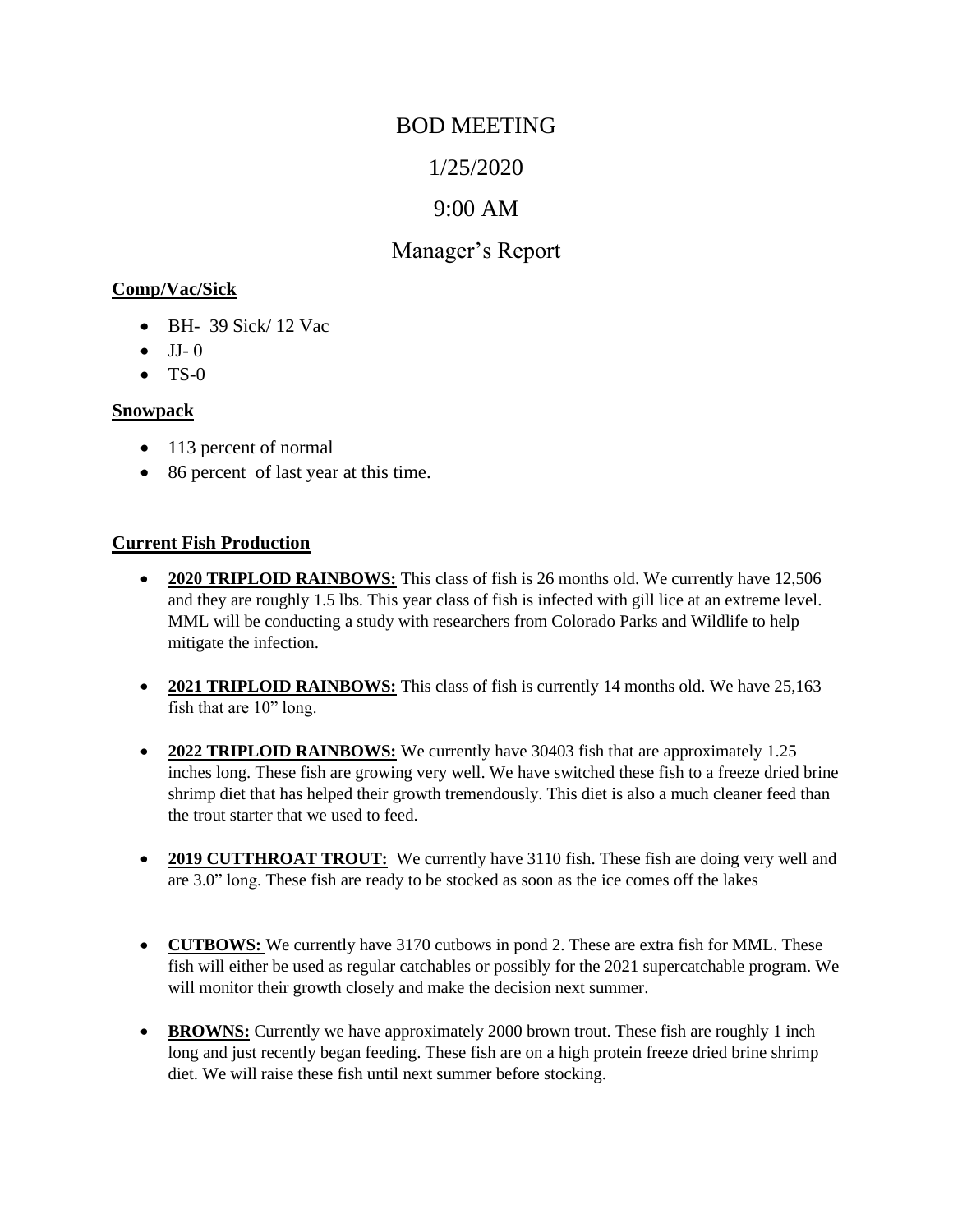• **TIGER TROUT:** Currently we have approximately 300 tiger trout. These fish are roughly 1 inch long. These fish have also recently began feed on a freeze dried brine shrimp diet. We will raise these fish until next summer before stocking.

## **Stocking Report 2019**

- We have concluded the catchable rainbow stocking for the 2019 season. This season we stocked 7685 fish @ a 2.69 lb average, (20687 total pounds). 43 ounce average. Biggest in MML history.
- All supercatchables were stocked in October. Through the winter sampling, all supercatchables appear to be very healthy and have maintained excellent body condition. These fish averaged roughly 4 pounds when stocked. 779 fish were stocked.

# **Gill Lice Research**

• CPW Researchers looking to develop a plan for MML to help with the gill lice infection. Still waiting on more info. Will keep the board up to speed on what is happening.

## **Upcoming Look at 2020 Stocking**

• We expect a stocking year similar to 2020. Gill lice might have a big effect on when we stock and what size they might be.

## **Upcoming Meetings**

- CAA Annual Meeting- Jan 31, 2020/ Mt. Princeton
- AFS Annual Meeting- Feb 25-27, 2020/ Laramie, WY
- Jordan will get his chemical applicator license this spring from the department of Ag

## **Guest Permit Revenue for 2019**

• 2019- \$45280. \$2720 short. Most likely because of bad weather in May and an early closing in October.

# **CC Data**

- Still working on the data from 2019
- Find what information is relevant to adjust stocking
- CPMH vs. quality
- What are the club stocking goals. (Numbers/Size/Ect)

## **Fish Management Plan-**

- Make a fish management plan for all lakes based on real data. Gillnets, winter sampling, stocking data, fish condition, CC.
- Make a page that shows data for each lake and the management strategy. Make it easy to understand.

# **Water Summarization**